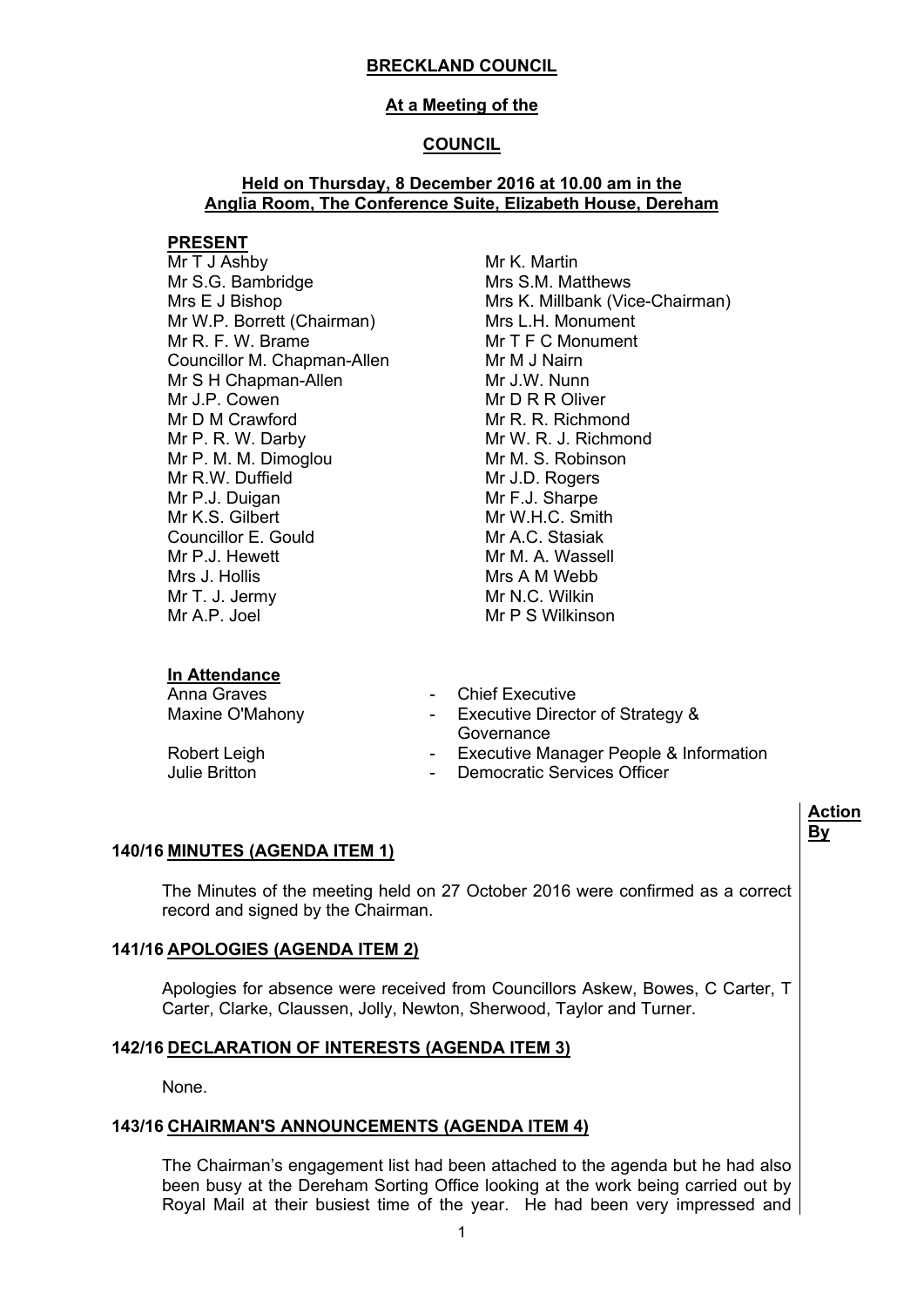conveyed his best wishes for a very Merry Christmas. He also reminded Members of his Civic Service on 12 January 2017 which was being held at St Nicholas Church in Dereham at 6pm and asked Members to respond if they had not already done so. Invitations for his Reception on 16 March 2017 would be sent out in due course.

It was noted that the Safeguarding presentation which followed the Council meeting had been cancelled.

### **144/16 LEADER'S ANNOUNCEMENTS (AGENDA ITEM 5)**

The Leader of the Council gave a brief update on the following subjects:

A short film was shown from the start of the Riverside development in Thetford to completion. The Leader was confident that this development would bring regeneration to the town as it had been well received and had gone from strength to strength; it had also been endorsed by colleagues who had been against it at the beginning. He was pleased to announce that the Grand Central Restaurant would be open for business in the New Year and felt it to be appropriate to have a café culture alongside the river.

A petition was coming forward from Thetford Town Council; the subject matter being the former Cottage Hospital site at Earl Street in Thetford. The Thetford Labour Party had asked for it to be debated at the next Full Council meeting in January 2017. The Leader was aware of this site but was also aware that this authority could not do everything for every town and village in Breckland; however, he mentioned a piece of work that South Holland District Council was undertaking called unsightly sites and felt that this authority should do everything it could through the Town and Parish Councils to bring forward this type of work. He pointed out the many difficulties that the Council faced when it came to privately owned buildings including the legal ramifications but the Council had a duty of care to its constituents and therefore he had tasked the Overview & Scrutiny Commission (O&SC) to take these matters forward for debate.

Devolution had disappeared for now but there was still a potential piece of work going on and it was agreed that the Chief Executive and the Leader would engage in this conversation and work with the coalition to discuss Norfolk's future moving forward. Members would be notified if any funding was required by way of a report to Full Council.

Funding had been secured from Norfolk County Council for the duelling of the A11 corridor.

A full Corporate Peer Review would be taking place from Monday, 12 December 2016; some Members had already been invited to meet the Peer Team at 6pm on Wednesday, 14 December. The Leader felt that Peer Reviews only worked if Members engage.

Councillor Brame queried the submission of the petition as he believed that it had not come from Thetford Town Council and felt that this matter should have been debated at a Full Council meeting and asked that the public be informed that Breckland Council would do its best for any site in Thetford. The Leader agreed and had been dismayed that a petition had been submitted instead of having a discussion. He pointed out that any Member should be able to approach him and have a debate and as the Leader he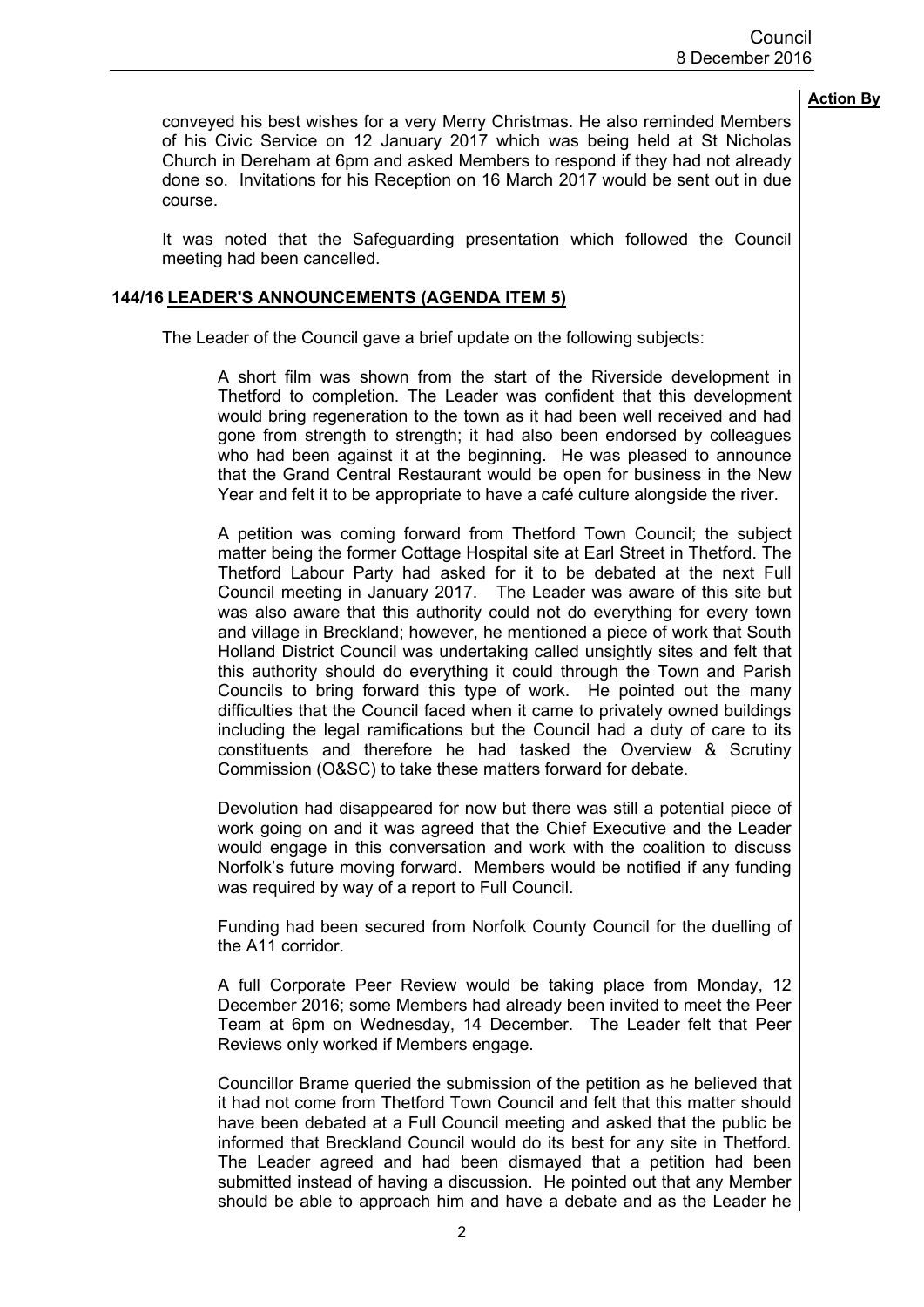would do everything he could as the Council had a duty of care. He reminded Members of the graffiti issues that had been resolved; this would have been a great opportunity to work collaboratively for the community and felt upset that some Members had played politics with a matter such as this.

On the subject of Riverside, Councillor Jermy praised the Council for the successful opening event and felt that the key test would be the extent of regeneration to support the wider town centre. The Leader advised that there was a Market Town Initiative going on at the moment. Regeneration had to be about sustainable projects going forward and not about funding projects in the short term. Councillor Joel asked that the subject of unsightly sites be brought to the O&SC sooner rather than later. Councillor Gould, the Chairman of O&SC thought this would be an interesting topic but was cross with Councillor Jermy as Breckland Council had invested a great deal of money in the town and was at a loss as to what the Town Council actually did. The Leader said that he would be happy for him and the Chief Executive to attend a Town Council meeting if invited to have an unpolitical dialogue of what the Council could assist with but it was up to the Town Councils to come forward with ideas. Councillor Jermy clarified that the aim of the petition was to get the best outcome for the building.

Councillor Dimoglou reminded Members that the Riverside development had been delivered on time and within budget and asked if it would be appropriate to send a letter of thanks to Breckland Bridge and The Land Group. The Leader agreed and also conveyed his thanks to the Breckland Team, everyone had done an excellent job and all should be congratulated.

### **145/16 QUESTIONS ON NOTICE UNDER STANDING ORDER NO 6 (AGENDA ITEM 6)**

Councillor Jermy had been given the response to his question which had been in relation to the petition, the Cottage Hospital site.

### **146/16 QUESTIONS WITHOUT NOTICE UNDER STANDING ORDER NO 7 (AGENDA ITEM 7)**

The Chairman reminded Members that questions without notice on any matter can be asked but must be specific to the Leader's or Portfolio Holder's area of responsibility.

Councillor Jermy thanked the Leader and the Chairman for the opportunity of tabling his question at the meeting. The reason he had taken this approach was due to it being nearly 10 years since the NHS had moved out of the Cottage Hospital and in 2012 Breckland Council had enforced a clean-up of the site and had written to the owners accordingly; what he wanted to know was whether an Enforcement Officer had visited the site or not. In response, the Leader advised that he had been made aware that Environmental Health had contacted the owners to tidy the site on three occasions. Councillor Jermy knew that the Council had substantial powers to bring empty/derelict buildings back into use and asked the Leader if Breckland could do something else before going down the litigation route. The Leader explained that Breckland could do something with the private individual about this site but all were hugely expensive and suggested working together with the community to have that conversation to address that site going forward.

On another subject, Councillor Joel conveyed his thanks to Better Broadband for installing six new green fibre-optic boxes in his Ward and asked if this could be extended to the villages surrounding Attleborough. The Leader reminded Members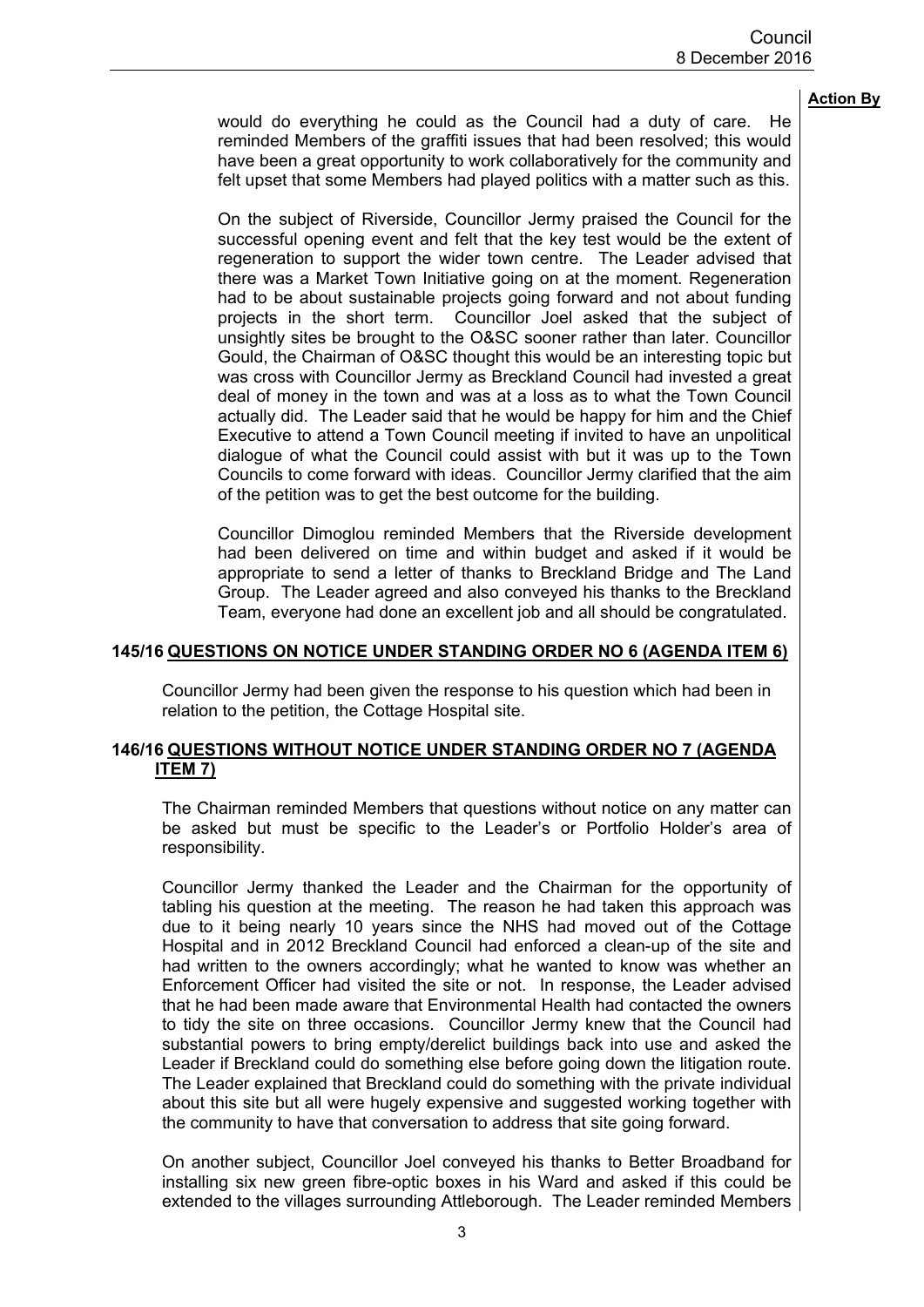that this would be rolled out to all communities in Breckland. In response to a further question about when the £950k that the Council committed to the Better Broadband project would be released, the Leader explained that this money was not actually needed at the moment as the more people signing up to Broadband the more money BT could recycle back into the project but when it was needed it would be released. Councillor Sharpe was pleased that the money had not been drawn down as yet but asked about the £950k match-funding pot and whether it had been used in Breckland for Breckland projects. Members were assured that it would be used in the correct areas. Councillor Darby asked if broadband installation should be included in Breckland's Planning Policies and gave an example of a developer that had approached BT to install a fibre-optic cabinet in a recently built housing site in Swaffham. Councillor Wassell confirmed that this had and could be done and had tried to have the conversation with Capita to ensure that these matters could be dealt with as part of every application on new development as broadband should be included as a major utility. He asked if Members could get some assurance that further conversation be had with Capita as a matter of course as this was affectively, in his opinion, a major utility. In response, the Deputy Leader explained that no condition could be placed on a planning application but all developers were encouraged to do this on new developments of over 30 dwellings.

### **147/16 CABINET MINUTES (AGENDA ITEM 8)**

1. Breckland Bridge Strategic Site Review – Planning Activity (Minute No. 120/16)

Councillor Cowen, the Executive Member for Growth & Commercialisation had recently been informed that Breckland Council now had a five year land supply and therefore felt it to be inappropriate to approve this recommendation at this stage but to take the report back to Cabinet for further review.

Members were asked if they were content with this proposal, and it was

### **RESOLVED** that:

- the Breckland Bridge Strategic Site Review recommendation to initiate submission of planning applications at two sites as described not be approved;
- the £120,000 of funding which was subject to Breckland Bridge undertaking pre-planning community consultation resulting in a positive outcome not be released; and
- the delegation to the Chief Executive in consultation with the Leader of the Council and the relevant Ward Councillor to release the funding on satisfaction of the positive outcome of the community consultation not be provided.

**RECOMMEND** that the report be returned to a future Cabinet meeting for further review.<1>

**<1> Ralph Burton, Rebecca Duncan, Teresa Smith**

2. ICT Strategy (Minute No. 123/16)

It was noted that this matter would be discussed under Agenda item 18 at the exclusion of the press and the public.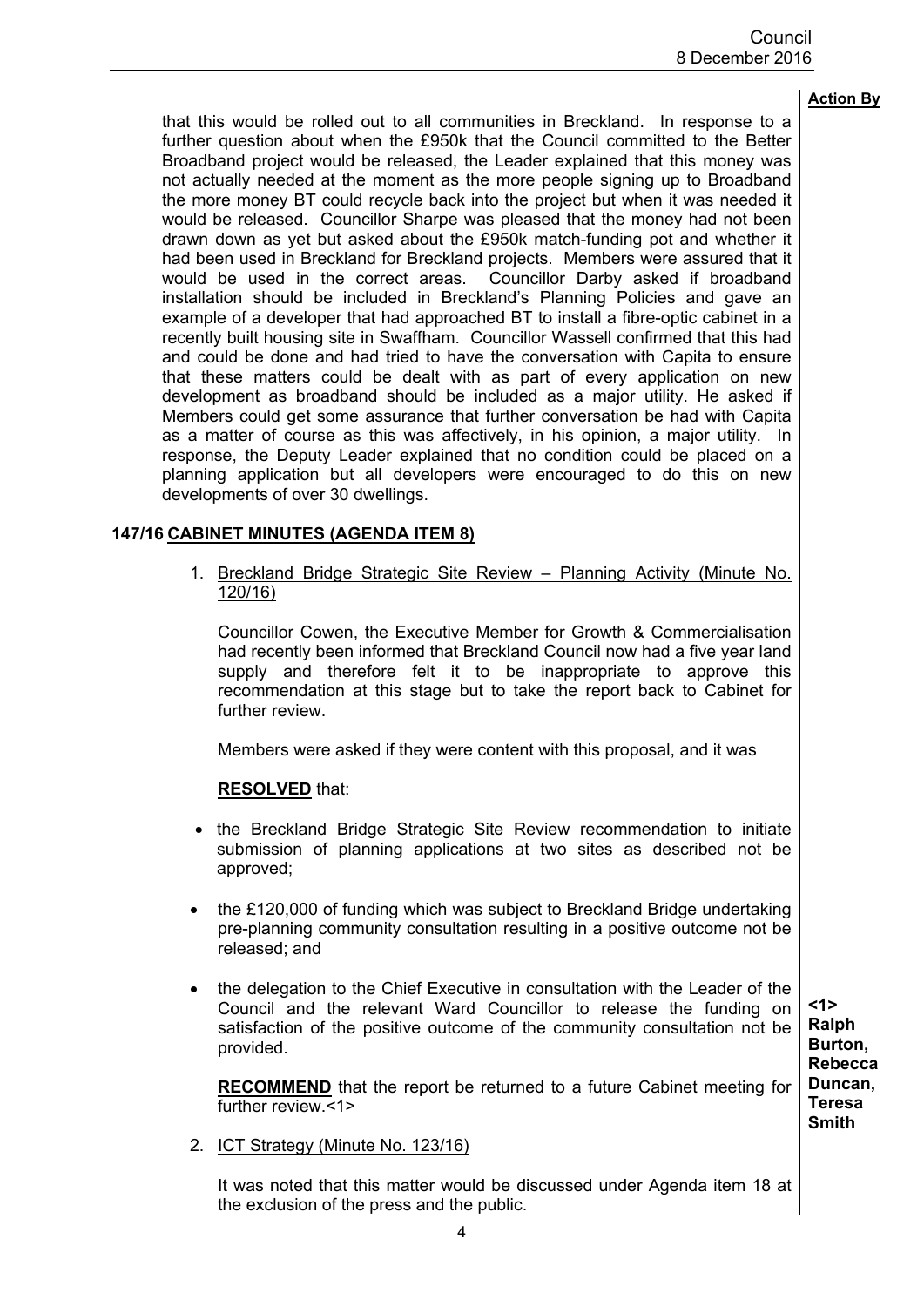3. Adoption

**RESOLVED** that the unconfirmed Minutes of the Cabinet meeting held on 22 November 2016 be adopted.

### **148/16 OVERVIEW AND SCRUTINY COMMISSION (AGENDA ITEM 9)**

**RESOLVED** that the unconfirmed Minutes of the Overview & Scrutiny Commission meeting held on 13 October 2016 be adopted; subject to a correction under Minute No. 80/16 to read 'YAB' not 'YAP'.

### **149/16 PLANNING COMMITTEE (AGENDA ITEM 10)**

149 .a Confirmed Minutes of the Planning Committee meeting held on 17 October 2016

**RESOLVED** that the confirmed Minutes of the Planning Committee held on 17 October 2016 be adopted.

149 .b Unconfirmed Minutes of the Planning Committee meeting held on 14 November 2016

**RESOLVED** that the unconfirmed Minutes of the Planning Committee meeting held on 14 November 2016 be adopted.

### **150/16 COMMITTEE OF THE LICENSING AUTHORITY (AGENDA ITEM 11)**

**RESOLVED** that the unconfirmed Minutes of the Committee of the Licensing Authority meeting held on 12 October 2016 be adopted.

### **151/16 LICENSING COMMITTEE (AGENDA ITEM 12)**

**RESOLVED** that the unconfirmed Minutes of the Licensing Committee meeting held on 12 October 2016 be adopted.

## **152/16 MEMBER DEVELOPMENT PANEL (AGENDA ITEM 13)**

1. Councillor Development Financial Plan 2017/18 – 2021/22 (Minute No. 50/16)

The Leader had been surprised to note the paragraph where it mentioned the large cost of the Leadership training in Warwick as it was actually free and for a 5 day course was excellent value.

2. Adoption

**RESOLVED** that the Minutes of the Member Development Panel meeting held on 10 November 2016 be adopted.

Councillor Bishop commended the Officers for being awarded Charter Plus and felt that all had worked very hard to achieve such status.